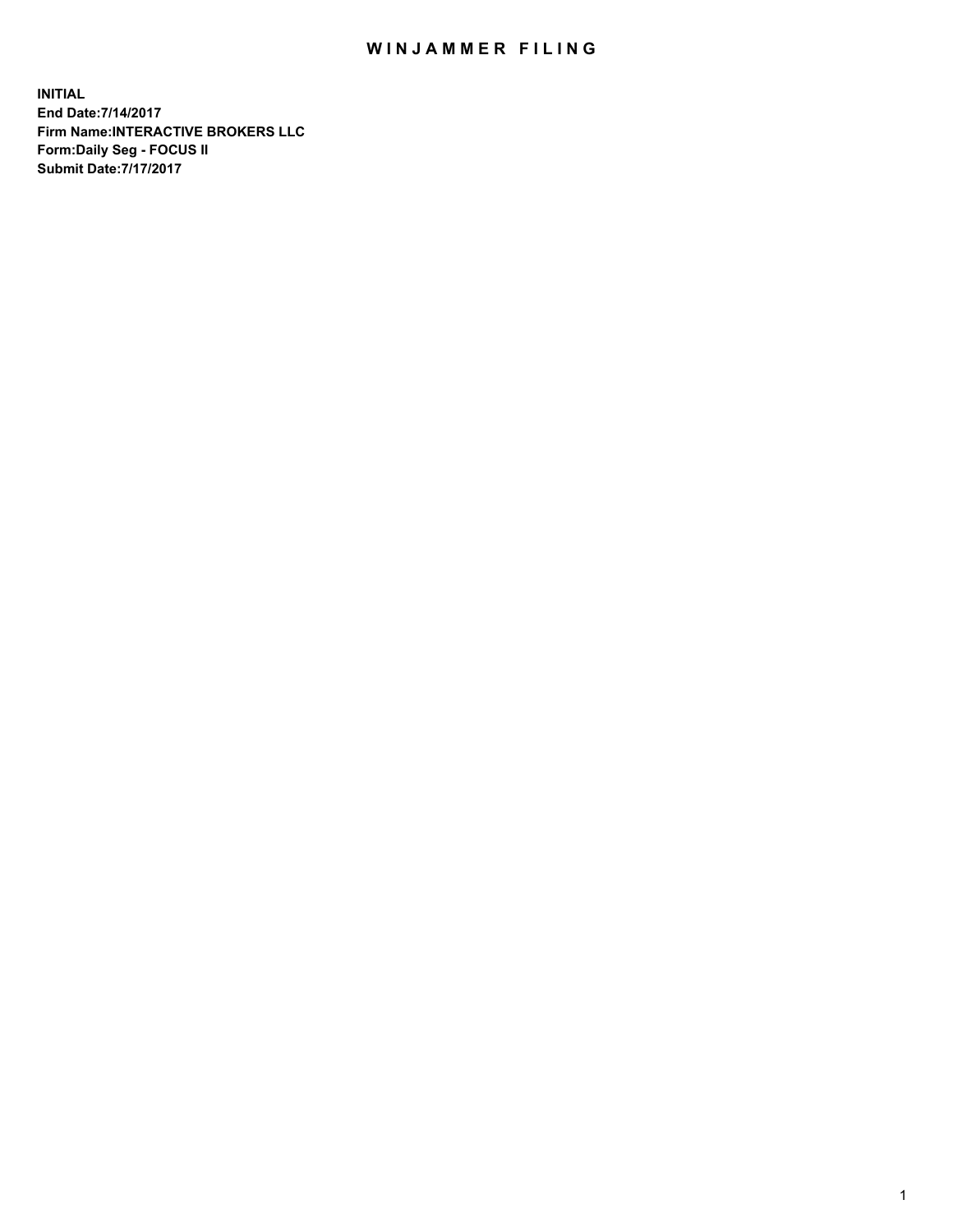## **INITIAL End Date:7/14/2017 Firm Name:INTERACTIVE BROKERS LLC Form:Daily Seg - FOCUS II Submit Date:7/17/2017 Daily Segregation - Cover Page**

| Name of Company<br><b>Contact Name</b><br><b>Contact Phone Number</b><br><b>Contact Email Address</b>                                                                                                                                                                                                                          | <b>INTERACTIVE BROKERS LLC</b><br><b>James Menicucci</b><br>203-618-8085<br>jmenicucci@interactivebrokers.c<br>om |
|--------------------------------------------------------------------------------------------------------------------------------------------------------------------------------------------------------------------------------------------------------------------------------------------------------------------------------|-------------------------------------------------------------------------------------------------------------------|
| FCM's Customer Segregated Funds Residual Interest Target (choose one):<br>a. Minimum dollar amount: ; or<br>b. Minimum percentage of customer segregated funds required:%; or<br>c. Dollar amount range between: and; or<br>d. Percentage range of customer segregated funds required between:% and%.                          | $\overline{\mathbf{0}}$<br>0<br>155,000,000 245,000,000<br>0 <sub>0</sub>                                         |
| FCM's Customer Secured Amount Funds Residual Interest Target (choose one):<br>a. Minimum dollar amount: ; or<br>b. Minimum percentage of customer secured funds required:%; or<br>c. Dollar amount range between: and; or<br>d. Percentage range of customer secured funds required between: % and %.                          | $\overline{\mathbf{0}}$<br>0<br>80,000,000 120,000,000<br>0 <sub>0</sub>                                          |
| FCM's Cleared Swaps Customer Collateral Residual Interest Target (choose one):<br>a. Minimum dollar amount: ; or<br>b. Minimum percentage of cleared swaps customer collateral required:% ; or<br>c. Dollar amount range between: and; or<br>d. Percentage range of cleared swaps customer collateral required between:% and%. | $\overline{\mathbf{0}}$<br>$\overline{\mathbf{0}}$<br>0 <sub>0</sub><br><u>00</u>                                 |

Attach supporting documents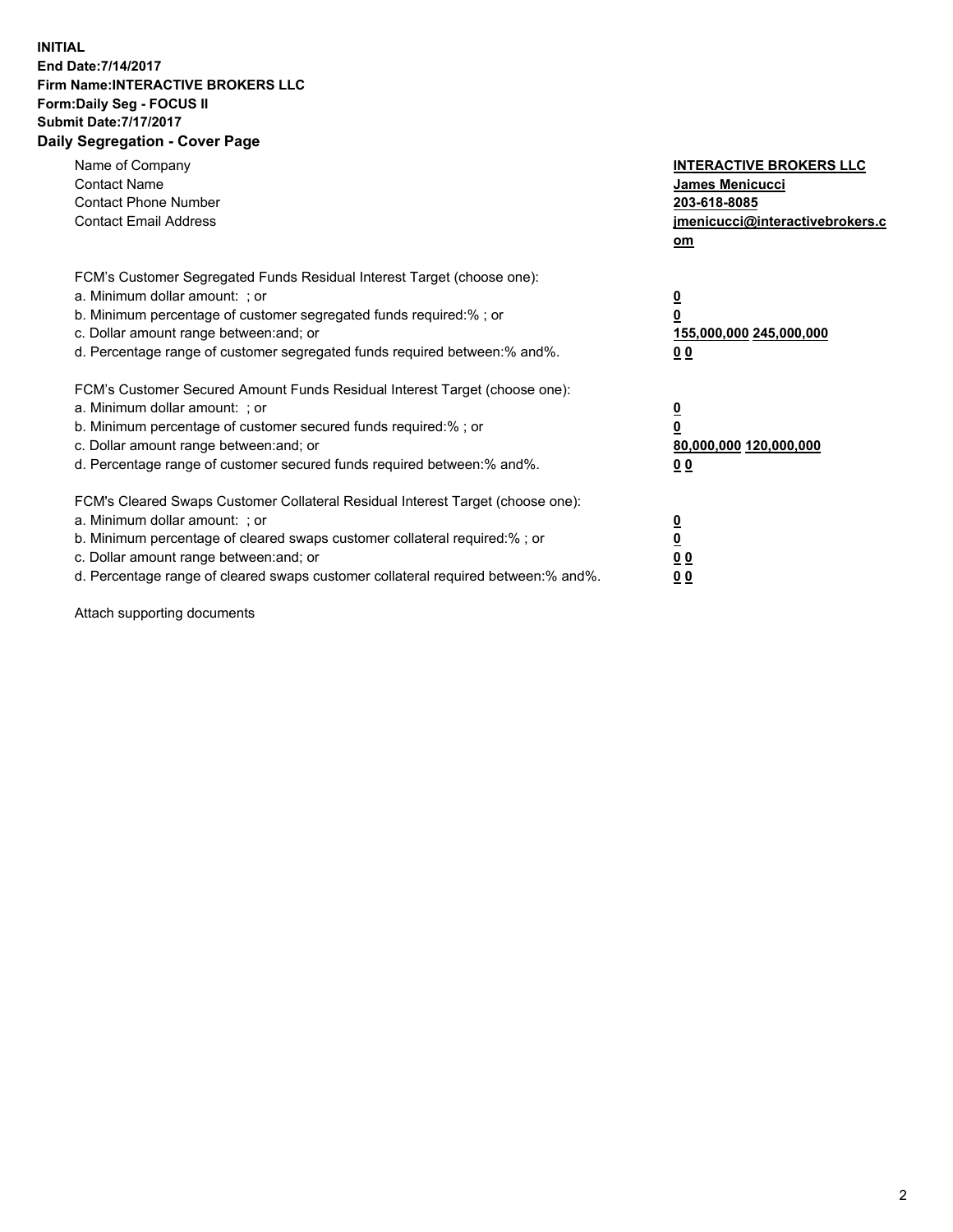## **INITIAL End Date:7/14/2017 Firm Name:INTERACTIVE BROKERS LLC Form:Daily Seg - FOCUS II Submit Date:7/17/2017 Daily Segregation - Secured Amounts**

|     | Daily Segregation - Secured Amounts                                                                        |                                  |
|-----|------------------------------------------------------------------------------------------------------------|----------------------------------|
|     | Foreign Futures and Foreign Options Secured Amounts                                                        |                                  |
|     | Amount required to be set aside pursuant to law, rule or regulation of a foreign                           | $0$ [7305]                       |
|     | government or a rule of a self-regulatory organization authorized thereunder                               |                                  |
| 1.  | Net ledger balance - Foreign Futures and Foreign Option Trading - All Customers                            |                                  |
|     | A. Cash                                                                                                    | 352,701,963 [7315]               |
|     | B. Securities (at market)                                                                                  | 0 [7317]                         |
| 2.  | Net unrealized profit (loss) in open futures contracts traded on a foreign board of trade                  | 15,552,173 [7325]                |
| 3.  | Exchange traded options                                                                                    |                                  |
|     | a. Market value of open option contracts purchased on a foreign board of trade                             | 46,410 [7335]                    |
|     | b. Market value of open contracts granted (sold) on a foreign board of trade                               | -15,715 <sup>[7337]</sup>        |
| 4.  | Net equity (deficit) (add lines 1.2. and 3.)                                                               | 368,284,831 [7345]               |
| 5.  | Account liquidating to a deficit and account with a debit balances - gross amount                          | 3,871 [7351]                     |
|     | Less: amount offset by customer owned securities                                                           | 0 [7352] 3,871 [7354]            |
| 6.  | Amount required to be set aside as the secured amount - Net Liquidating Equity                             | 368,288,702 [7355]               |
|     | Method (add lines 4 and 5)                                                                                 |                                  |
| 7.  | Greater of amount required to be set aside pursuant to foreign jurisdiction (above) or line                | 368,288,702 [7360]               |
|     | 6.                                                                                                         |                                  |
|     | FUNDS DEPOSITED IN SEPARATE REGULATION 30.7 ACCOUNTS                                                       |                                  |
| 1.  | Cash in banks                                                                                              |                                  |
|     | A. Banks located in the United States                                                                      | 73,762,603 [7500]                |
|     | B. Other banks qualified under Regulation 30.7                                                             | 0 [7520] 73,762,603 [7530]       |
| 2.  | Securities                                                                                                 |                                  |
|     | A. In safekeeping with banks located in the United States                                                  | 343,694,020 [7540]               |
|     | B. In safekeeping with other banks qualified under Regulation 30.7                                         | 0 [7560] 343,694,020 [7570]      |
| 3.  | Equities with registered futures commission merchants                                                      |                                  |
|     | A. Cash                                                                                                    | $0$ [7580]                       |
|     | <b>B.</b> Securities                                                                                       | $0$ [7590]                       |
|     | C. Unrealized gain (loss) on open futures contracts                                                        | $0$ [7600]                       |
|     | D. Value of long option contracts                                                                          | $0$ [7610]                       |
|     | E. Value of short option contracts                                                                         | 0 [7615] 0 [7620]                |
| 4.  | Amounts held by clearing organizations of foreign boards of trade                                          |                                  |
|     | A. Cash                                                                                                    | $0$ [7640]                       |
|     | <b>B.</b> Securities                                                                                       | $0$ [7650]                       |
|     | C. Amount due to (from) clearing organization - daily variation                                            | $0$ [7660]                       |
|     | D. Value of long option contracts                                                                          | $0$ [7670]                       |
|     | E. Value of short option contracts                                                                         | 0 [7675] 0 [7680]                |
| 5.  | Amounts held by members of foreign boards of trade                                                         |                                  |
|     | A. Cash                                                                                                    | 69,884,879 [7700]                |
|     | <b>B.</b> Securities                                                                                       | $0$ [7710]                       |
|     | C. Unrealized gain (loss) on open futures contracts                                                        | 8,292,415 [7720]                 |
|     | D. Value of long option contracts                                                                          | 46,410 [7730]                    |
|     | E. Value of short option contracts                                                                         | -15,715 [7735] 78,207,989 [7740] |
| 6.  | Amounts with other depositories designated by a foreign board of trade                                     | <u>0</u> [7760]                  |
| 7.  | Segregated funds on hand                                                                                   | $0$ [7765]                       |
| 8.  | Total funds in separate section 30.7 accounts                                                              | 495,664,612 [7770]               |
| 9.  | Excess (deficiency) Set Aside for Secured Amount (subtract line 7 Secured Statement<br>Page 1 from Line 8) | 127,375,910 [7380]               |
| 10. | Management Target Amount for Excess funds in separate section 30.7 accounts                                | 80,000,000 [7780]                |
| 11. | Excess (deficiency) funds in separate 30.7 accounts over (under) Management Target                         | 47,375,910 [7785]                |
|     |                                                                                                            |                                  |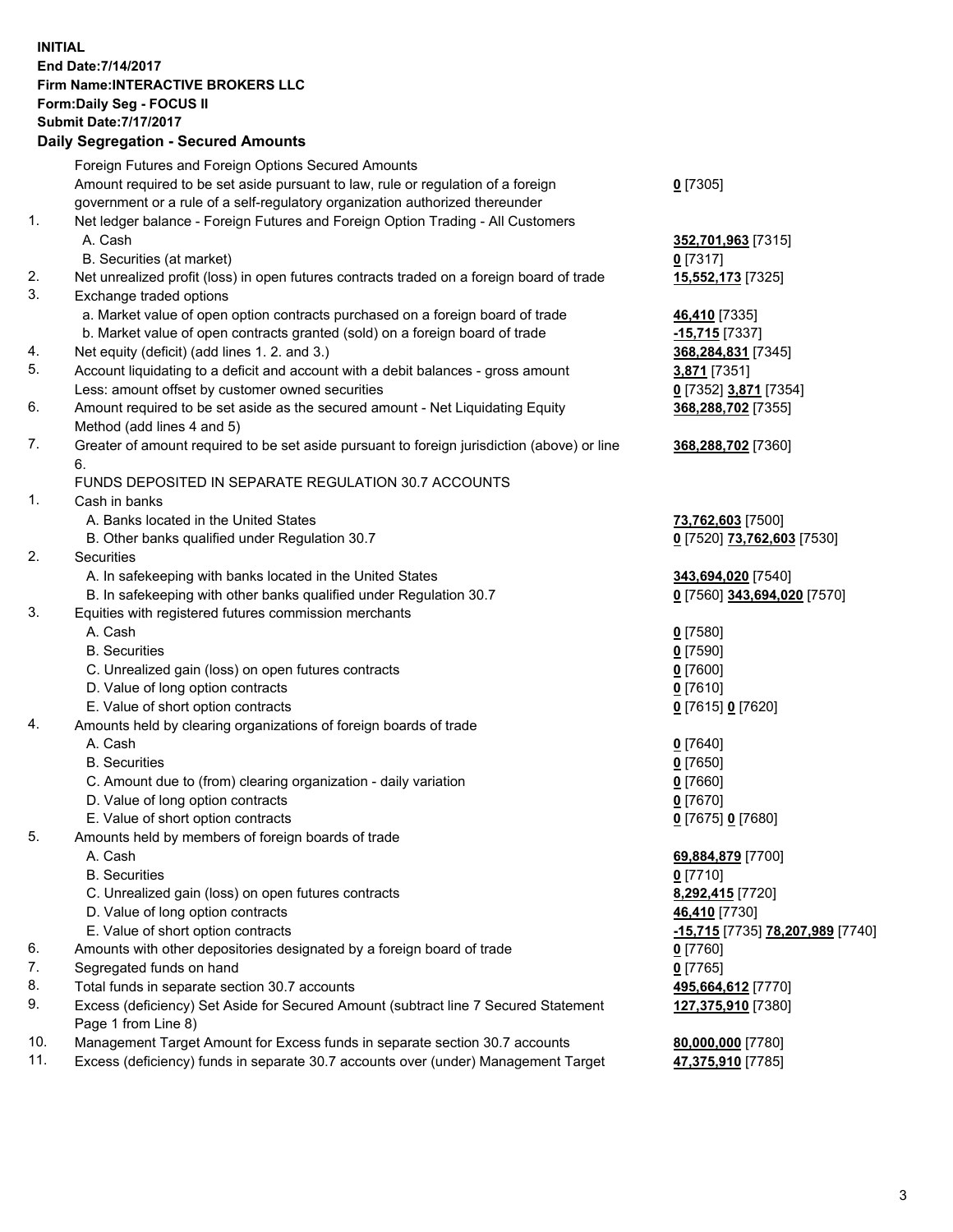**INITIAL End Date:7/14/2017 Firm Name:INTERACTIVE BROKERS LLC Form:Daily Seg - FOCUS II Submit Date:7/17/2017 Daily Segregation - Segregation Statement** SEGREGATION REQUIREMENTS(Section 4d(2) of the CEAct) 1. Net ledger balance A. Cash **4,309,544,018** [7010] B. Securities (at market) **0** [7020] 2. Net unrealized profit (loss) in open futures contracts traded on a contract market **-97,574,324** [7030] 3. Exchange traded options A. Add market value of open option contracts purchased on a contract market **211,461,675** [7032] B. Deduct market value of open option contracts granted (sold) on a contract market **-309,064,583** [7033] 4. Net equity (deficit) (add lines 1, 2 and 3) **4,114,366,786** [7040] 5. Accounts liquidating to a deficit and accounts with debit balances - gross amount **209,664** [7045] Less: amount offset by customer securities **0** [7047] **209,664** [7050] 6. Amount required to be segregated (add lines 4 and 5) **4,114,576,450** [7060] FUNDS IN SEGREGATED ACCOUNTS 7. Deposited in segregated funds bank accounts A. Cash **744,120,111** [7070] B. Securities representing investments of customers' funds (at market) **2,415,704,620** [7080] C. Securities held for particular customers or option customers in lieu of cash (at market) **0** [7090] 8. Margins on deposit with derivatives clearing organizations of contract markets A. Cash **519,093,057** [7100] B. Securities representing investments of customers' funds (at market) **742,592,405** [7110] C. Securities held for particular customers or option customers in lieu of cash (at market) **0** [7120] 9. Net settlement from (to) derivatives clearing organizations of contract markets **-12,232,081** [7130] 10. Exchange traded options A. Value of open long option contracts **211,459,556** [7132] B. Value of open short option contracts **-309,060,969** [7133] 11. Net equities with other FCMs A. Net liquidating equity **0** [7140] B. Securities representing investments of customers' funds (at market) **0** [7160] C. Securities held for particular customers or option customers in lieu of cash (at market) **0** [7170] 12. Segregated funds on hand **0** [7150] 13. Total amount in segregation (add lines 7 through 12) **4,311,676,699** [7180] 14. Excess (deficiency) funds in segregation (subtract line 6 from line 13) **197,100,249** [7190] 15. Management Target Amount for Excess funds in segregation **155,000,000** [7194] **42,100,249** [7198]

16. Excess (deficiency) funds in segregation over (under) Management Target Amount Excess